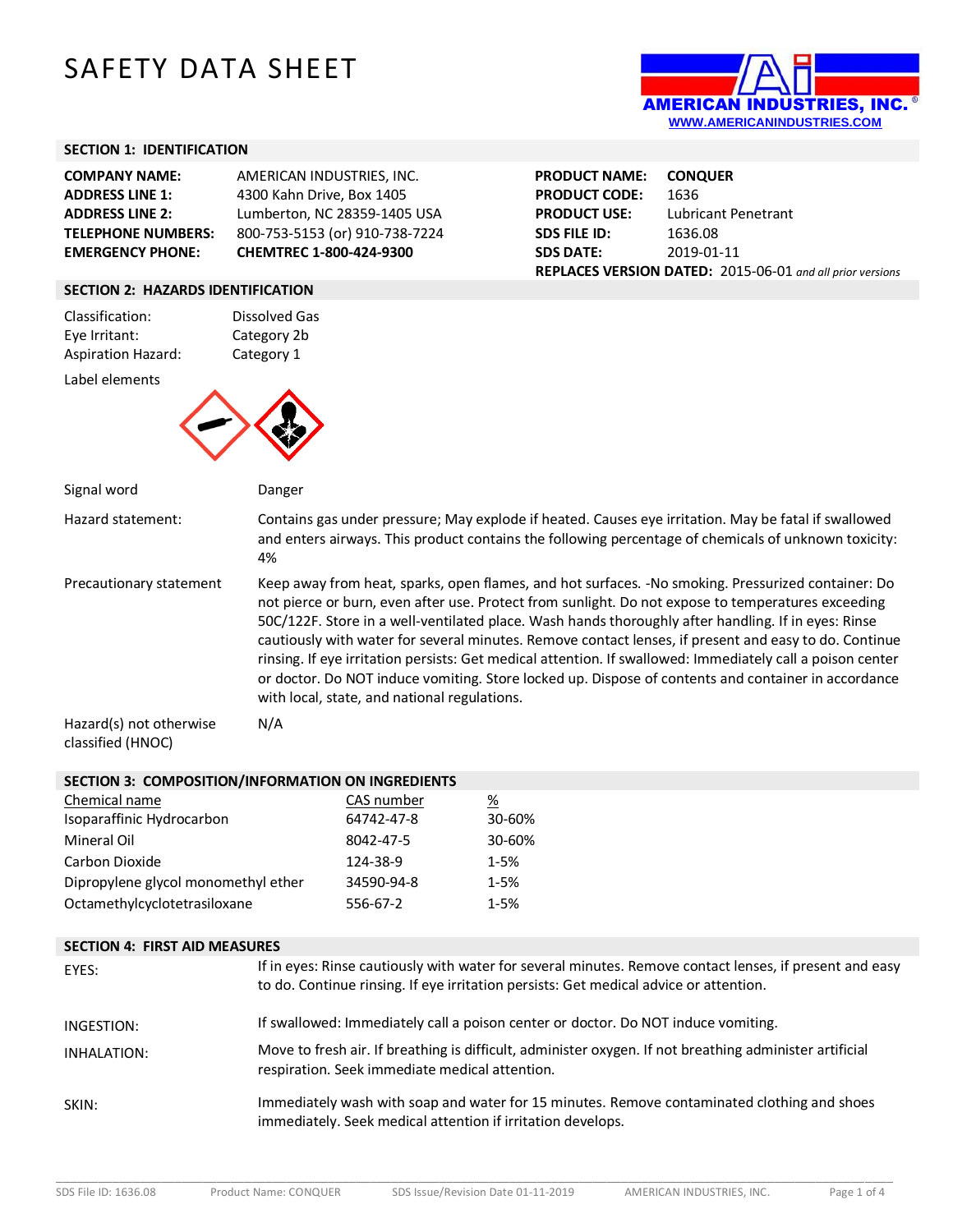| Acute health hazards   | Eyes: redness, tearing, blurred vision<br>Oral: abdominal irritation, nausea, vomiting, diarrhea, aspiration risk |
|------------------------|-------------------------------------------------------------------------------------------------------------------|
| Chronic health hazards | None known.                                                                                                       |
| Note to physician      | If ingested, material may be aspirated into the lungs and cause chemical pneumonitis. Treat<br>appropriately.     |

#### **SECTION 5: FIRE-FIGHTING MEASURES**

| Suitable extinguishing<br>media       | Dry chemical, foam or Carbon Dioxide (CO <sub>2</sub> ).                                                                                                                                 |
|---------------------------------------|------------------------------------------------------------------------------------------------------------------------------------------------------------------------------------------|
| Unsuitable extinguishing<br>media     | Water spray/stream.                                                                                                                                                                      |
| Special firefighting<br>procedures    | Wear full protective clothing and NIOSH approved SCBA with full face piece operated in positive<br>pressure or pressure demand. Use water mist to keep material cool in fire situations. |
| Unusual fire and explosion<br>hazards | Keep away from sparks, open flames, and hot surfaces. No smoking. Do not spray on an open flame or<br>other ignition source.                                                             |
| Hazardous combustion<br>products      | Oxides of carbon.                                                                                                                                                                        |

#### **SECTION 6: ACCIDENTAL RELEASE MEASURES**

| Personal protective<br>equipment | Refer to section VIII for proper Personal Protective Equipment.                                                                                                                               |
|----------------------------------|-----------------------------------------------------------------------------------------------------------------------------------------------------------------------------------------------|
| Spill                            | Remove all sources of ignition, ventilate, avoid breathing vapors and remove all inert absorbent.                                                                                             |
| Waste disposal                   | Dispose of in accordance with federal, state, and local regulations. Do not dump in sewers. Wrap<br>container and place in trash collection, do not puncture, incinerate, or reuse container. |
| <b>RCRA Status</b>               | Waste likely considered hazardous under RCRA, however product should be fully characterized prior to<br>disposal (40 CFR 261).                                                                |

#### **SECTION 7: HANDLING AND STORAGE**

| Precautions for safe<br>handling | Protect from sunlight. Store in a well ventilated place. Do not expose to temperatures exceeding<br>50°C/122°F. Pressurized container: Do not pierce or burn, even after use. Store locked up. |
|----------------------------------|------------------------------------------------------------------------------------------------------------------------------------------------------------------------------------------------|
| Other precautions                | Keep out of the reach of children.                                                                                                                                                             |
| Incompatibility                  | Strong oxidizing agents, strong reducing agents, some plastics.                                                                                                                                |

#### **SECTION 8: EXPOSURE CONTROLS/PERSONAL PROTECTION**

| Hazardous Component                 | <b>OSHA PEL</b> | <b>ACGIH TLV</b> |
|-------------------------------------|-----------------|------------------|
| Isoparaffinic Hydrocarbon           | 5 mg/m $3$      | 5 mg/m $3$       |
| Mineral Oil                         | 5 mg/m $3$      | 5 mg/m $3$       |
| Carbon Dioxide                      | 5000 ppm        | 5000 ppm         |
| Dipropylene glycol monomethyl ether | $100$ ppm       | $100$ ppm        |
| Octamethylcyclotetrasiloxane        | Not Established | Not Established  |

| Engineering Controls/ventilation | General ventilation adequate.                 |
|----------------------------------|-----------------------------------------------|
| Respiratory protection           | Not required with adequate ventilation.       |
| Personal protective equipment    | Safety glasses and chemical resistant gloves. |
| <b>Additional Measures</b>       | Wash hands thoroughly after handling.         |

## **SECTION 9: PHYSICAL AND CHEMICAL PROPERTIES**

| Appearance     | Amber Spray |
|----------------|-------------|
| Odor           | Bland odor  |
| Odor threshold | N/D         |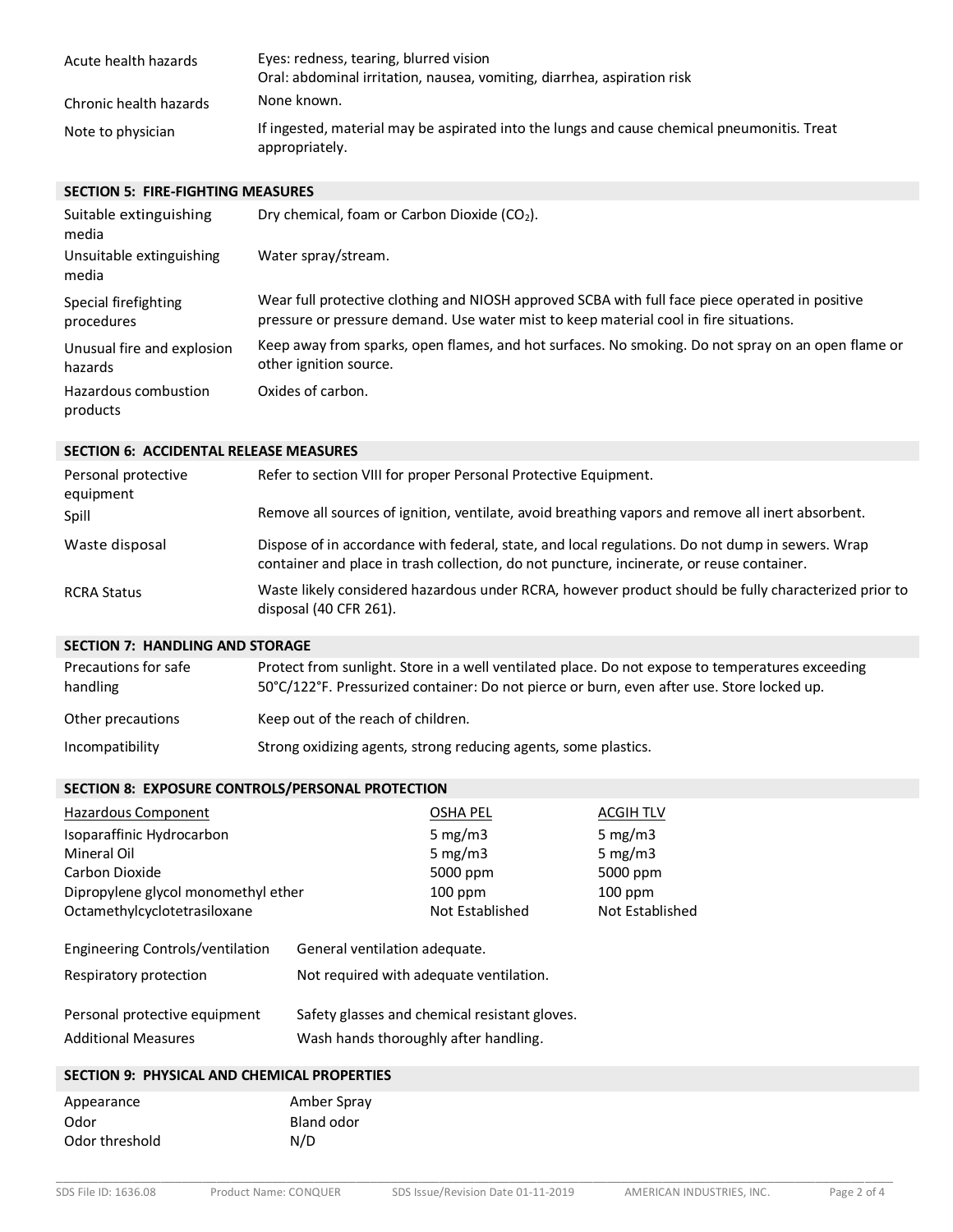| <b>Boiling point</b>                                        | N/D            |                                                                                     |
|-------------------------------------------------------------|----------------|-------------------------------------------------------------------------------------|
| <b>Freezing Point</b>                                       | N/D            |                                                                                     |
| Flammability                                                | 1910.1200)     | Not considered a flammable aerosol or an extremely flammable aerosol by OSHA (29CFR |
| Flash point                                                 | > 200°F (93°C) |                                                                                     |
| Auto-ignition temperature                                   | N/D            |                                                                                     |
| Upper/lower flammability limits                             | Lower: N/D     | Upper: $N/D$                                                                        |
| Vapor Pressure (mmHg)                                       | 30 @ 77°C      |                                                                                     |
| Vapor density (Air = $1$ )                                  | > 2            |                                                                                     |
| <b>Evaporation Rate</b>                                     | $\leq 1$       |                                                                                     |
| Specific Gravity (H20=1)                                    | 0.825          |                                                                                     |
| pH                                                          | N/A            |                                                                                     |
| Solids (%)                                                  | N/D            |                                                                                     |
| Solubility in Water                                         | Non-soluble    |                                                                                     |
| <b>Partition Coefficient:</b><br>n-Octanol/water $(K_{ow})$ | N/D            |                                                                                     |
| Volatility including water (%)                              | 56%            |                                                                                     |
| <b>VOC</b>                                                  | 0%             |                                                                                     |
| Dielectric Strength (Volts)                                 | N/D            |                                                                                     |
| Decomposition Temperature                                   | N/D            |                                                                                     |
| Viscosity                                                   | N/D            |                                                                                     |

## **SECTION 10: STABILITY AND REACTIVITY**

| Reactivity:                             | If exposed to strong oxidizers, presents explosion hazard.      |
|-----------------------------------------|-----------------------------------------------------------------|
| Chemical stability:                     | Stable                                                          |
| Conditions to avoid:                    | Temperatures greater than 122°F and sources of ignition.        |
| Incompatibility:                        | Strong oxidizing agents, strong reducing agents, some plastics. |
| Hazardous decomposition by-<br>product: | None Known                                                      |
| Possible Hazardous Reactions:           | None Known                                                      |

## **SECTION 11: TOXICOLOGICAL INFORMATION**

| Toxicological information       | <b>Isoparaffinic Hydrocarbon</b> (64742-47-8) LD50 (Oral, Rat) 5 $g/kg$ ; LD50 (Dermal, Rabbit) 2 $g/kg$ ; LC50<br>(Rat, 4hr) 5 mg/L Dipropylene glycol monomethyl ether (34590-94-8) LD50 (Oral, Rat) >5000 mg/kg;<br>LD50 (Dermal, Rabbit) 9510 mg/kg Octamethylcyclotetrasiloxane (556-67-2): No information available<br>Carbon Dioxide (124-38-9) LC50 (Inhalation, Rat, 30 min) 470,000 ppm Mineral Oil (8042-47-5): LD50<br>(Oral, Rat) >5000mg/kg LD50 (Dermal, Rabbit) >2000mg/kg |  |
|---------------------------------|--------------------------------------------------------------------------------------------------------------------------------------------------------------------------------------------------------------------------------------------------------------------------------------------------------------------------------------------------------------------------------------------------------------------------------------------------------------------------------------------|--|
| Routes of Entry                 | Eyes, Ingestion, Inhalation, Skin.                                                                                                                                                                                                                                                                                                                                                                                                                                                         |  |
| Eyes:                           | Causes irritation, redness, tearing.                                                                                                                                                                                                                                                                                                                                                                                                                                                       |  |
| Ingestion:                      | May cause gastrointestinal irritation, nausea, diarrhea, vomiting, aspiration hazard.                                                                                                                                                                                                                                                                                                                                                                                                      |  |
| Inhalation:                     | Causes dizziness, excessive or prolonged exposure may cause unconsciousness.                                                                                                                                                                                                                                                                                                                                                                                                               |  |
| <b>Skin</b>                     | May cause irritation, localized defatting, dermatitis, with prolonged or repeated contact.                                                                                                                                                                                                                                                                                                                                                                                                 |  |
| Medical condition<br>aggravated | Pre-existing conditions of the skin, liver, CNS, and kidneys                                                                                                                                                                                                                                                                                                                                                                                                                               |  |
| Acute health hazards            | Eyes: redness, tearing, blurred vision<br>Oral: abdominal irritation, nausea, vomiting, diarrhea, aspiration risk                                                                                                                                                                                                                                                                                                                                                                          |  |
| Chronic health hazards          | None known.                                                                                                                                                                                                                                                                                                                                                                                                                                                                                |  |
| Carcinogenicity                 | This product is not considered to be a carcinogen by IARC, ACGIH, NTP, or OSHA.                                                                                                                                                                                                                                                                                                                                                                                                            |  |